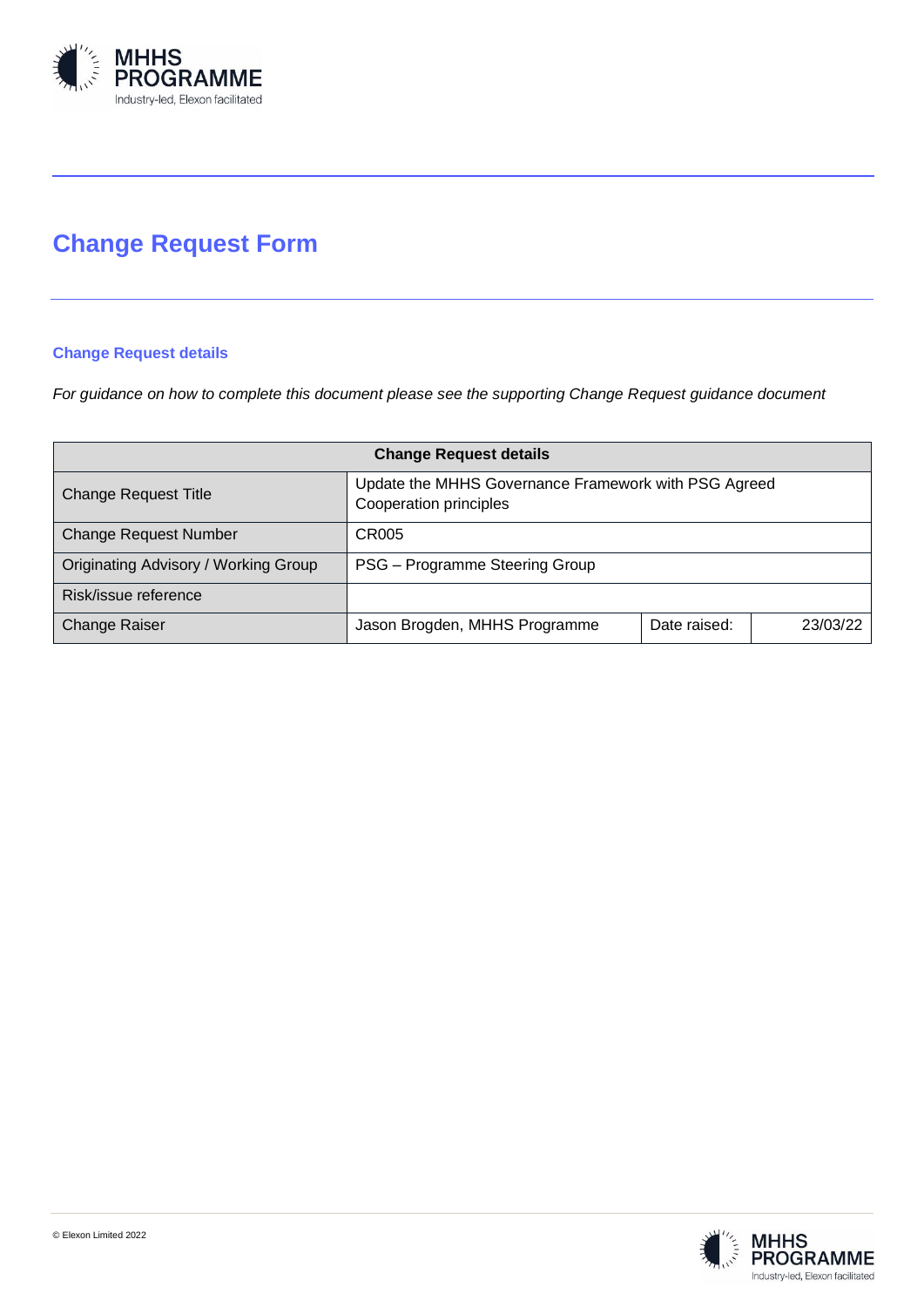#### **Guidance** *– This section should be completed by the Change Raiser when raising the Change Request.*

#### **Part A – Description of proposed change**

#### **Issue statement:**

*(what is the issue that needs to be resolved by the change)*

The Programme Steering Group approved the Programme Cooperation Principles in their March 2<sup>nd</sup> 2022 meeting and the approach for including these in the Programme Governance Framework via the Change Control Process. This Change Request implements that change.

#### **Description of change:**

*(what is the change you are proposing)*

Update the MHHS Governance Framework to add the Programme Cooperation Principles as below:

# **Programme Principles for MHHS Programme Party Collaboration & Cooperation**

#### **The following principles will apply to all MHHS Programme Parties and the MHHS Programme itself:**

#### **Delivery Focus**

- Be delivery-focused in all activities and take responsibility for all relevant delivery activities
- Be familiar with the detailed MHHS Programme plan and deliver activities and outcomes on time to quality
- Act to deliver MHHS objectives collaboratively and not take action that would cause detriment to the programme as a whole
- Be open and proactive in sharing all relevant information to the delivery of the MHHS Programme, including MHHS Programme decision-making
- Follow industry good practice
- Actively participate and use the Programme Governance Framework, particularly for change
- Take reasonable steps to collaborate to resolve issues, mitigate risks and assess change
- Be mindful of programme costs and not take action that might compromise the business case
- Technical content should be accurate and unambiguous, ensuring consistency across the programme

#### **Relationship & Trust**

- Respond promptly to reasonable requests for information from each other
- Share information and be transparent unless there are incontrovertible reasons not to do so
- Respect confidentiality and commercial sensitivity of information and introduce no Conflicts of Interest (e.g., DIP procurement)
- Be clear what each party wants from the other(s) and why
- Promote predictability and trust parties shall enable the building of mutual trust by consistently meeting obligations and expectations and acting reasonably

# **Participation & Proactivity**

- Be proportionate collaborative working should not be overly burdensome and should be proportionate
- Proactively and promptly raise issues and risks when aware of them and provide early warning of material risks and issues and any dependencies
- Ensure appropriately skilled people are attending the appropriate meetings
- Encourage informal feedback, participate in any more formal survey or feedback loop

#### **Expected cooperation activities may include the following:**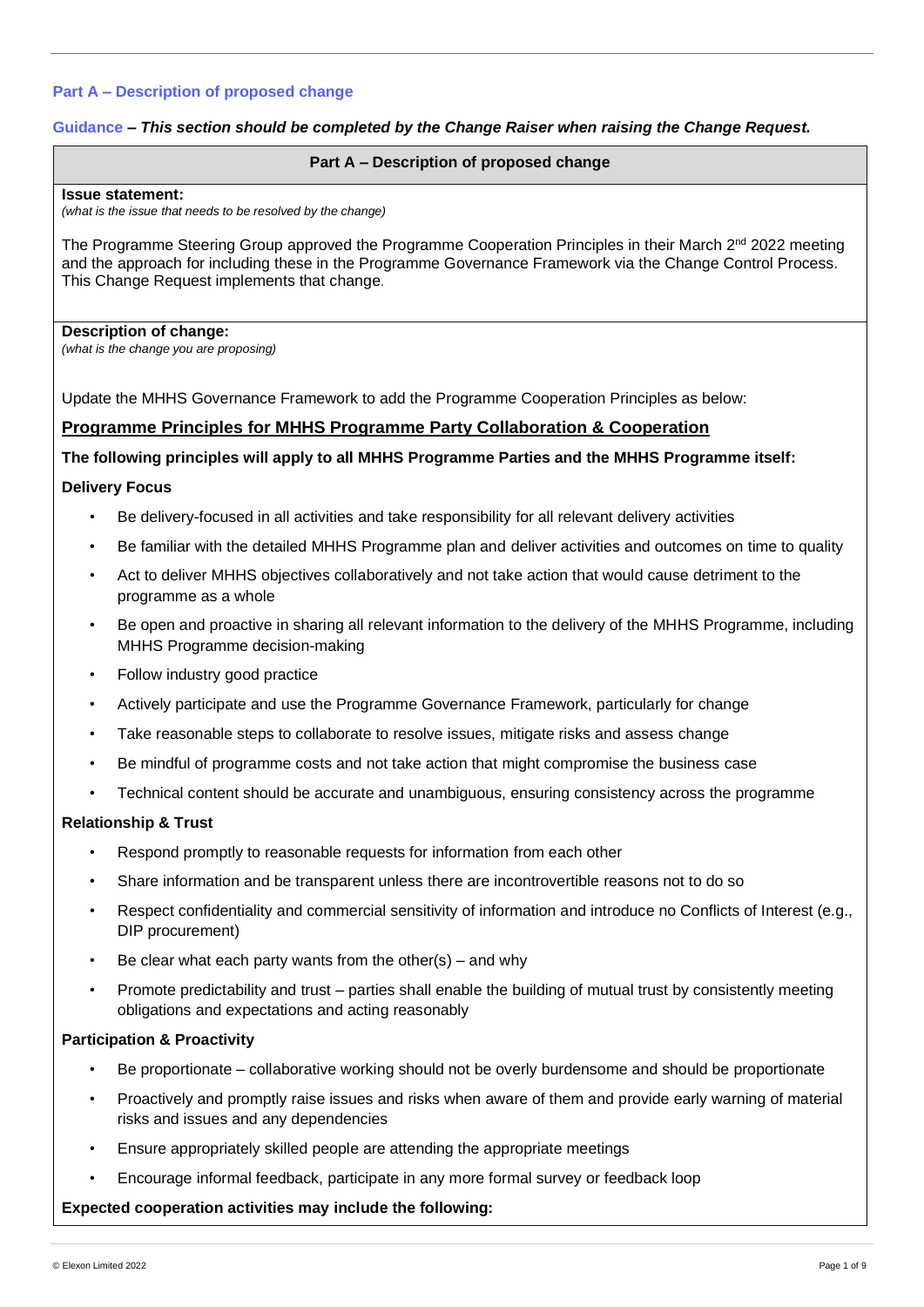- Bilateral communications (e.g. conversations, email)
- Participation in meetings
- Exchange of information and data (e.g. email, information/data sharing tools, portal)

# **The following principles will apply to Central Parties and the MHHS Programme**

Central Parties and the MHHS Programme should:

- Have open, honest, transparent communication between themselves
- Respond promptly to reasonable requests for information from all MHHS Programme Parties and be transparent unless there is good reason not to share information (e.g. GDPR, commercially sensitive, confidential)
- Not give any particular MHHS Programme Parties preferential treatment
- Make information provided to MHHS Programme Parties in dialogue open and available to other similar MHHS Programme Parties – do not give preferential access to information
- Not provide sensitive information to MHHS Programme Parties
- Be responsive to change, being proactive in finding new technical and business features
- Prioritise value over cost, focussing on the value of outputs rather than the cost of inputs

The MHHS Programme and Elexon as the Central Systems Provider will observe the rules of business separation at all time.

The MHHS Programme do not expect to proactively manage Central Parties' interactions with MHHS Programme Parties, but the MHHS Programme reserve the right to audit interactions between Central Parties and MHHS Programme Parties where there is reasonable evidence to suggest that the principles above have been compromised.

## **Justification for change:**

*(please attach any evidence to support your justification)*

The MHHS Programme is obligated to ensure it delivers efficiently and economically, therefore, it is vital that the:

- Programme clarifies the industry's expectations of participation and cooperation with the Programme and amongst themselves
- Programme collaboratively develops and agrees these with industry
- Programme challenges those expectations if they are not efficient / economical
- IPA monitors industry performance to these expectations, to assure the industry that they are being upheld.

We have looked at existing Code/Licence obligations on MHHS Participants (set out in the PSG slides) and considered what additional cooperation commitments we need to support the above.

We have also considered the most appropriate way in which these additional cooperation commitments can be applied to MHHS Programme Parties.

The BSC obligations are focused on MHHS Participants delivering their elements of the Programme in an appropriate way (the what), but doesn't describe cooperation or how any ways of working may work between parties (the how).

What risks are we trying to mitigate here?

- Inefficient or unclear ways of working for MHHS Programme Parties with the MHHS Programme and between each other
- Actions of MHHS Participants to deliver their own BSC objectives to the detriment of others or the MHHS Programme as a whole
- Inequitable treatment of MHHS Programme Parties with access/information given to some that has not been made available to others (e.g. if some are more proactive)

What are the objectives of cooperation: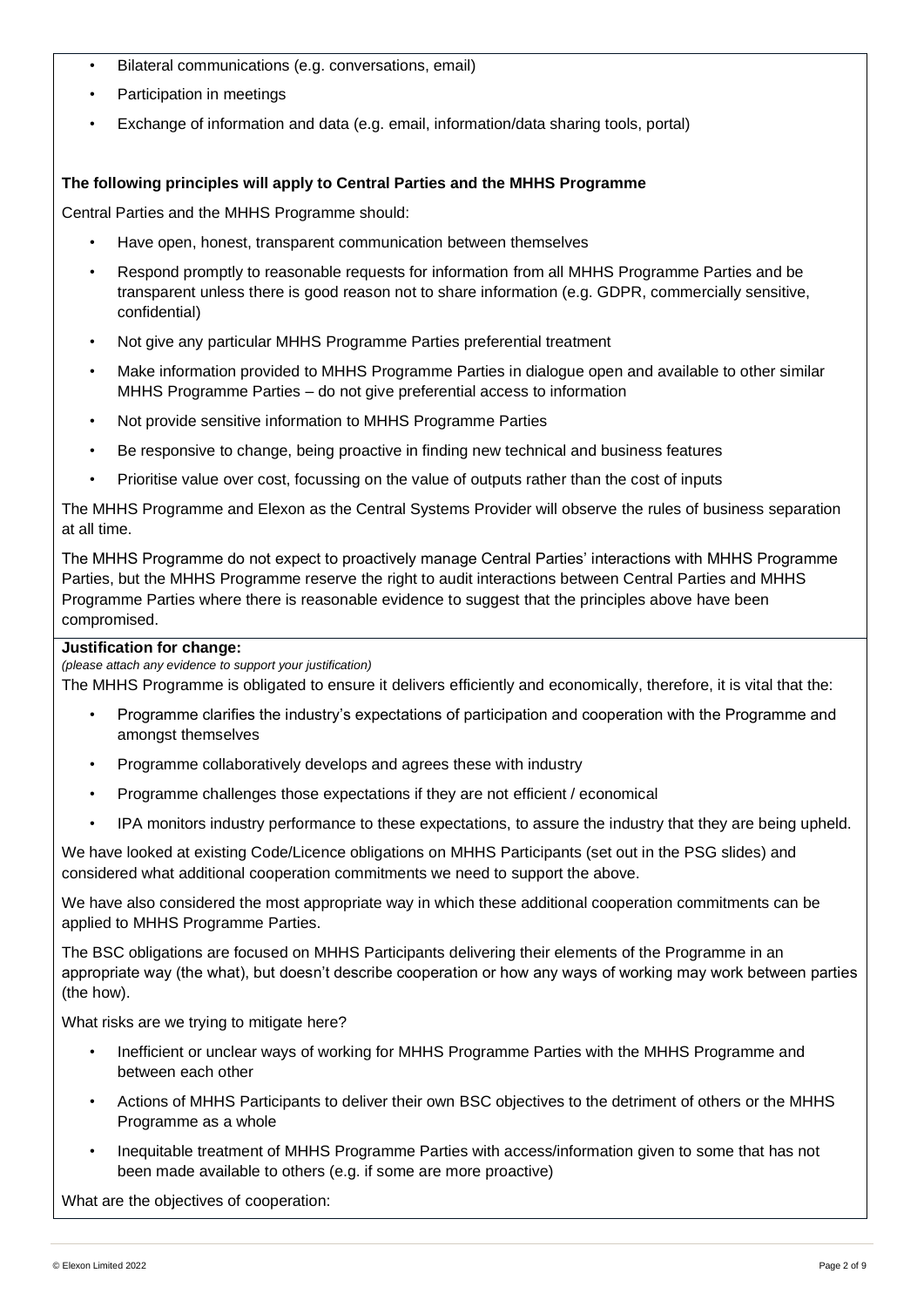- Set the principles of efficient interaction and cooperation for all MHHS Programme Parties and ensure they are fair, appropriate and proportionate
- Set some additional commitments for the MHHS Programme and Central Parties to:
	- help cooperation work optimally between them
- ensure that all MHHS Programme Parties are treated equitably, as the MHHS Programme and Central Parties are likely to be the organisations that Programme Parties approach for information and advice

The MHHS Programme has considered a number of options to apply the cooperation principles to MHHS Programme Parties:

| <b>Option</b>                                                                                                                             | <b>Pros</b>                                                                                                                       | <b>Cons</b>                                                                                                                                                                                       |  |  |
|-------------------------------------------------------------------------------------------------------------------------------------------|-----------------------------------------------------------------------------------------------------------------------------------|---------------------------------------------------------------------------------------------------------------------------------------------------------------------------------------------------|--|--|
| Raise a BSC Modification to<br>add cooperation principles to<br><b>Section C</b>                                                          | Legally binding on MHHS Participants<br>through BSC Section C                                                                     | Very long lead time through Modification Process -<br>likely not to be in place in time to make a difference<br>Not consistent with BSC obligations (what not how)                                |  |  |
| Incorporate into Governance<br>Framework through MHHS<br>Programme Change Process<br>(once approved)                                      | Legally binding on MHHS Participants<br>through BSC Section C<br>Can be approved swiftly through MHHS<br>Programme Change Process | <b>Recommended Option  </b>                                                                                                                                                                       |  |  |
| Enter into bilateral<br>agreements with Parties (e.g.<br>MoU/ Cooperation<br>Agreements)                                                  |                                                                                                                                   | Difficult to enforce without consequences<br>Difficult to sign with consequences<br>Additional risk and administration to manage<br>Likely to vary between parties from bilateral<br>negotiations |  |  |
| PSG approve as Programme<br>Principles                                                                                                    | Fastest and easiest to approve                                                                                                    | Not legally binding on parties                                                                                                                                                                    |  |  |
|                                                                                                                                           |                                                                                                                                   |                                                                                                                                                                                                   |  |  |
| Consequences of no change:<br>(what is the consequence of no change)                                                                      |                                                                                                                                   |                                                                                                                                                                                                   |  |  |
| The MHHS Governance Framework will not accurately reflect the decisions of PSG without including the<br>Programme Cooperation Principles. |                                                                                                                                   |                                                                                                                                                                                                   |  |  |
| If the Change is rejected, this compromises the effectiveness of PSG as the Level 2 decision-making body.                                 |                                                                                                                                   |                                                                                                                                                                                                   |  |  |

| Target date by which a decision is required: |  |
|----------------------------------------------|--|
|                                              |  |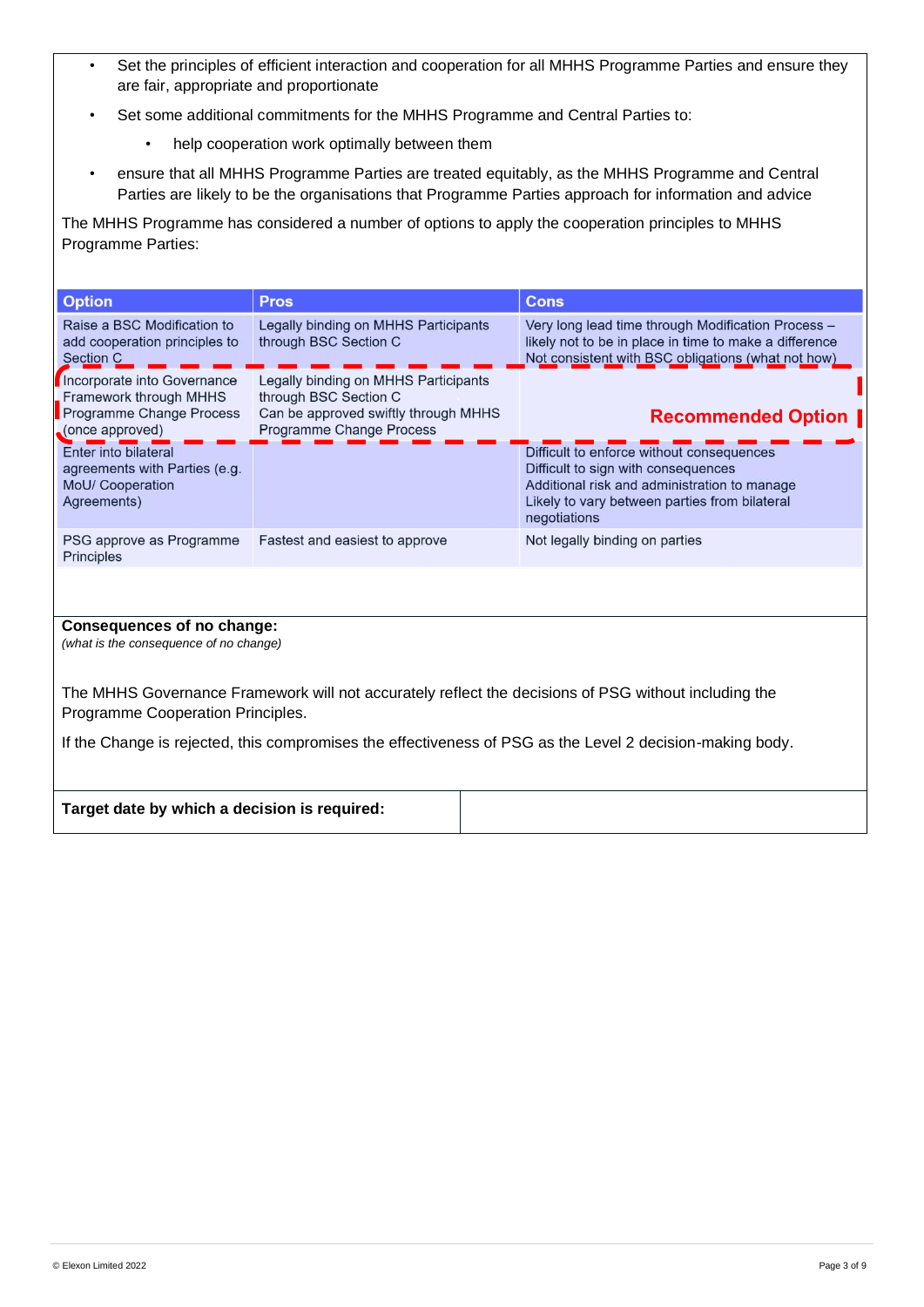#### **Part B – Initial Impact of proposed change**

# **Guidance** *– this section should be completed by the Change Raiser before being submitted to the MHHS PMO.*  **Guidance** *– Please document the benefits of the change and to delivery of the programme objectives*

#### **What benefits does the change bring**

*(list the benefits of the change and how this improves the business case)*

Delivers the decision of the PSG into formal governance.

Brings cooperation principles into the binding Governance Framework.

The MHHS Programme is more likely to deliver efficiently and economically.

| <b>Programme Objective</b>                                                                                                                                         | Benefit to delivery of the programme objective                                                                                                                                              |
|--------------------------------------------------------------------------------------------------------------------------------------------------------------------|---------------------------------------------------------------------------------------------------------------------------------------------------------------------------------------------|
| To deliver the Design Working Group's Target Operating<br>Model (TOM) covering the 'Meter to Bank' process for all<br>Supplier Volume Allocation Settlement meters | More likely to be delivered than if the Programme doesn't<br>update the cooperation principles in the MHHS Governance<br>Framework.                                                         |
| To deliver services to support the revised Settlement<br>Timetable in line with the Design Working Group's<br>recommendation                                       | More likely to be delivered than if the Programme doesn't<br>update the cooperation principles in the MHHS Governance<br>Framework.                                                         |
| To implement all related Code changes identified under<br>Ofgem's Significant Code Review (SCR)                                                                    | More likely to be delivered than if the Programme doesn't<br>update the cooperation principles in the MHHS Governance<br>Framework.                                                         |
| To implement MHHS in accordance with the MHHS<br><b>Implementation Timetable</b>                                                                                   | More likely to be delivered than if the Programme doesn't<br>update the cooperation principles in the MHHS Governance<br>Framework.                                                         |
| To deliver programme capabilities and outcomes to enable<br>the realisation of benefits in compliance with Ofgem's Full<br><b>Business Case</b>                    | More likely to be delivered than if the Programme doesn't<br>update the cooperation principles in the MHHS Governance<br>Framework.                                                         |
| To prove and provide a model for future such industry-led<br>change programmes                                                                                     | Cooperation between programme parties should be a core<br>element of any successful future industry programme and<br>this delivers an effective way of binding parties into<br>cooperation. |

# **Guidance** *– Please document the known programme parties and programme deliverables that may be impacted by the proposed change*

| <b>Impacted areas</b>         | <b>Impacted items</b>                                    |
|-------------------------------|----------------------------------------------------------|
| <b>Impacted Parties</b>       | All Programme Participants, as defined in BSC Section C. |
| Impacted<br>Deliverables      | <b>Updated Governance Framework</b>                      |
| Impacted<br><b>Milestones</b> | N/a                                                      |

#### **Initial assessment**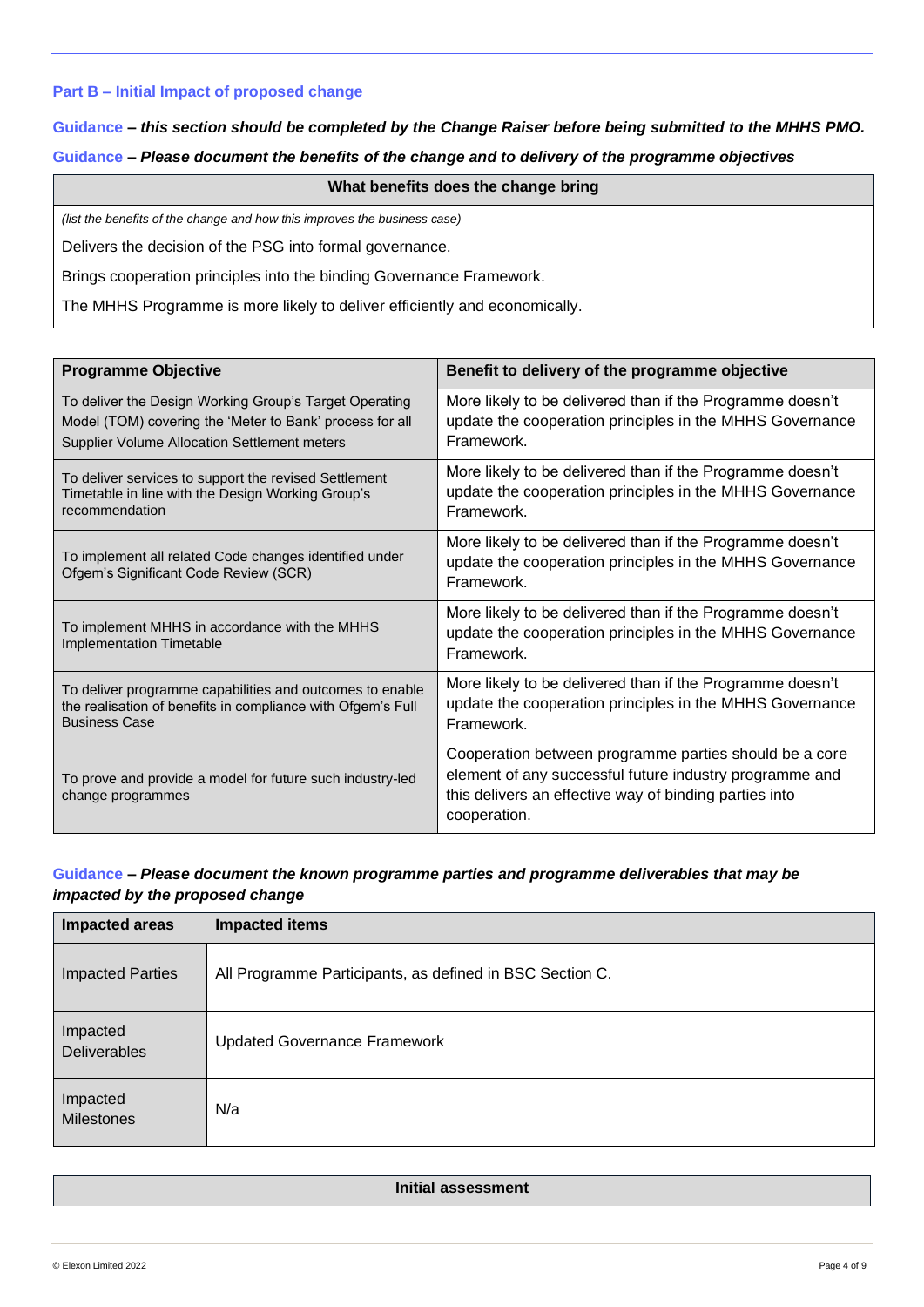| Necessity of change    | 3 - Potentially<br>Important | Expected lead time             | 1 - $<$ 5 working days |
|------------------------|------------------------------|--------------------------------|------------------------|
| Rationale of change    | Programme                    | Expected implementation window | - Imminent             |
| Expected change impact | Very Low                     |                                |                        |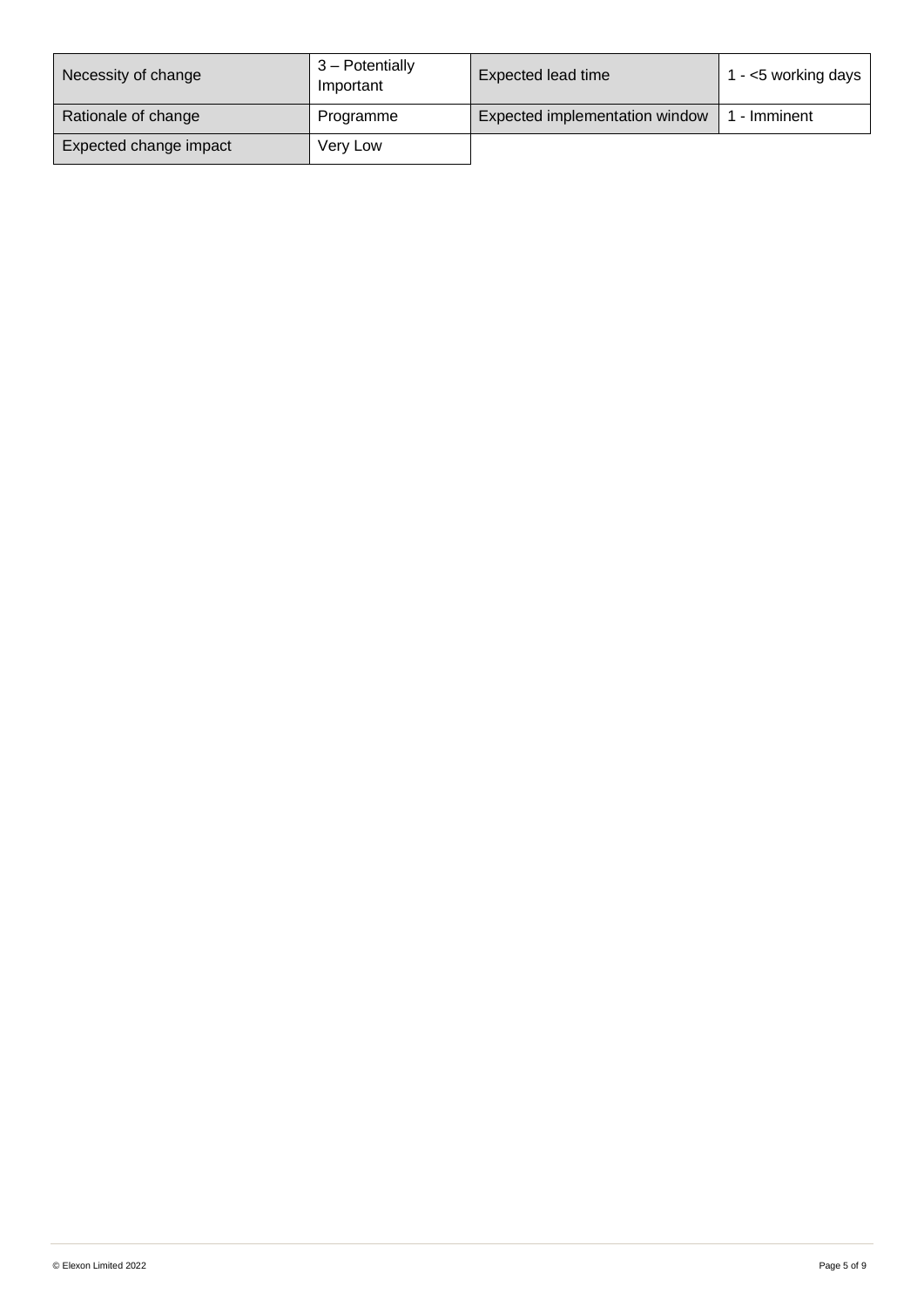#### **Part C – Summary of impact assessment and recommendation**

**CR005 Impact Assessment Report & Recommendations was presented to PSG in May 2022. The report can be found via the MHHS Website [here.](https://mhhsprogramme-production-cdn.s3.eu-west-2.amazonaws.com/wp-content/uploads/2022/05/10143328/MHHS-DEL382-PSG-04-May-2022-Attachment-1-CR005-Impact-Assessment-Responses-v1.0.pdf)** 

**Guidance –** *This section should be completed by the Change Raiser. Note, this is before impacted parties complete a full Impact Assessment.*

**Note** – *All Impact Assessment responses will be considered public and non-confidential unless otherwise marked. If there are any specific elements of responses (e.g. costs) that are confidential, please can you mark those specific sections as confidential rather than the response as a whole.*

**Part C – Summary of impact assessment and recommendation (complete as appropriate)**

#### **Effect on benefits**

Comments from Change Raiser:

Positively impacted as there is a reduced risk of compromising benefits with more efficient and effective delivery through cooperation in the programme.

*Impact Assessment respondents to review and respond to content provided by the Change Raiser. Impact Assessment respondents to identify and describe any further impacts, quantifying where possible.*

#### **Effect on consumers**

Comments from Change Raiser:

Positively impacted as there is a reduced risk of compromising benefits with more efficient and effective delivery through cooperation in the programme.

*Impact Assessment respondents to review and respond to content provided by the Change Raiser. Impact Assessment respondents to identify and describe any further impacts, quantifying where possible.*

#### **Effect on schedule**

Comments from Change Raiser:

No impact, but there is a reduced risk of compromising timescales with more efficient and effective delivery through cooperation in the programme.

# *Impact Assessment respondents to review and respond to content provided by the Change Raiser. Impact Assessment respondents to identify and describe any further impacts, quantifying where possible*

#### **Effect on costs**

Comments from Change Raiser:

No impact, but there is a reduced risk of compromising timescales with more efficient and effective delivery through cooperation in the programme.

*Impact Assessment respondents to review and respond to content provided by the Change Raiser. Impact Assessment respondents to identify and describe any further impacts, quantifying where possible. Specific costs may be identified as confidential where necessary and aggregated by the MHHS Programme.*

#### **Effect on resources**

Comments from Change Raiser:

No impact, but there is a reduced risk of increased resources with more efficient and effective delivery through cooperation in the programme.

*Impact Assessment respondents to review and respond to content provided by the Change Raiser. Impact Assessment respondents to identify and describe any further impacts, quantifying (e.g., resource type, duration, skills) where possible.*

#### **Effect on contract**

Comments from Change Raiser: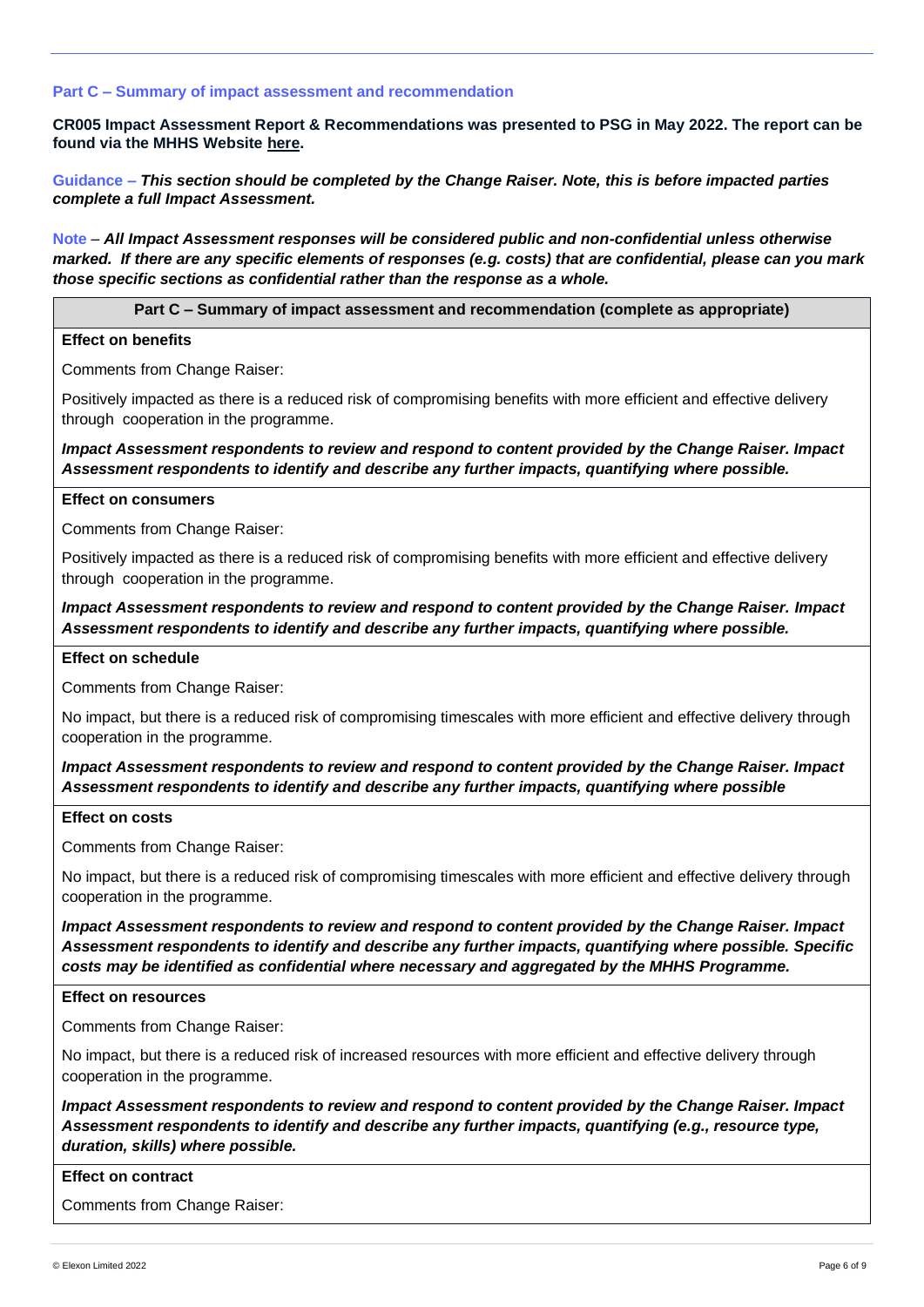For Programme Participants to consider whether they back off cooperation principles to their service providers.

*Impact Assessment respondents to review and respond to content provided by the Change Raiser. Impact Assessment respondents to identify and describe any further impacts, quantifying where possible.*

#### **Risks**

n/a

*Impact Assessment respondents to review and respond to content provided by the Change Raiser. Impact Assessment respondents to identify and describe any further risks.*

# **Recommendation**

Comments from Change Raiser:

It is recommended the change is **approved**.

*Impact Assessment respondents to state whether they agree or disagree with this change. Impact Assessment respondents to provide supporting evidence to justify their reasoning.*

#### **Impact assessment done by:** <Name>

**Guidance***: If you are a third party responding on behalf of another Programme Participant, please state this in your response.* 

**Impact assessment completed on behalf of:** <Name>

**Guidance***: The approvals section will be completed by the MHHS PMO once the Impact Assessment has been reviewed.*

**Approvals (to be completed by MHHS PMO)**

Programme Steering Group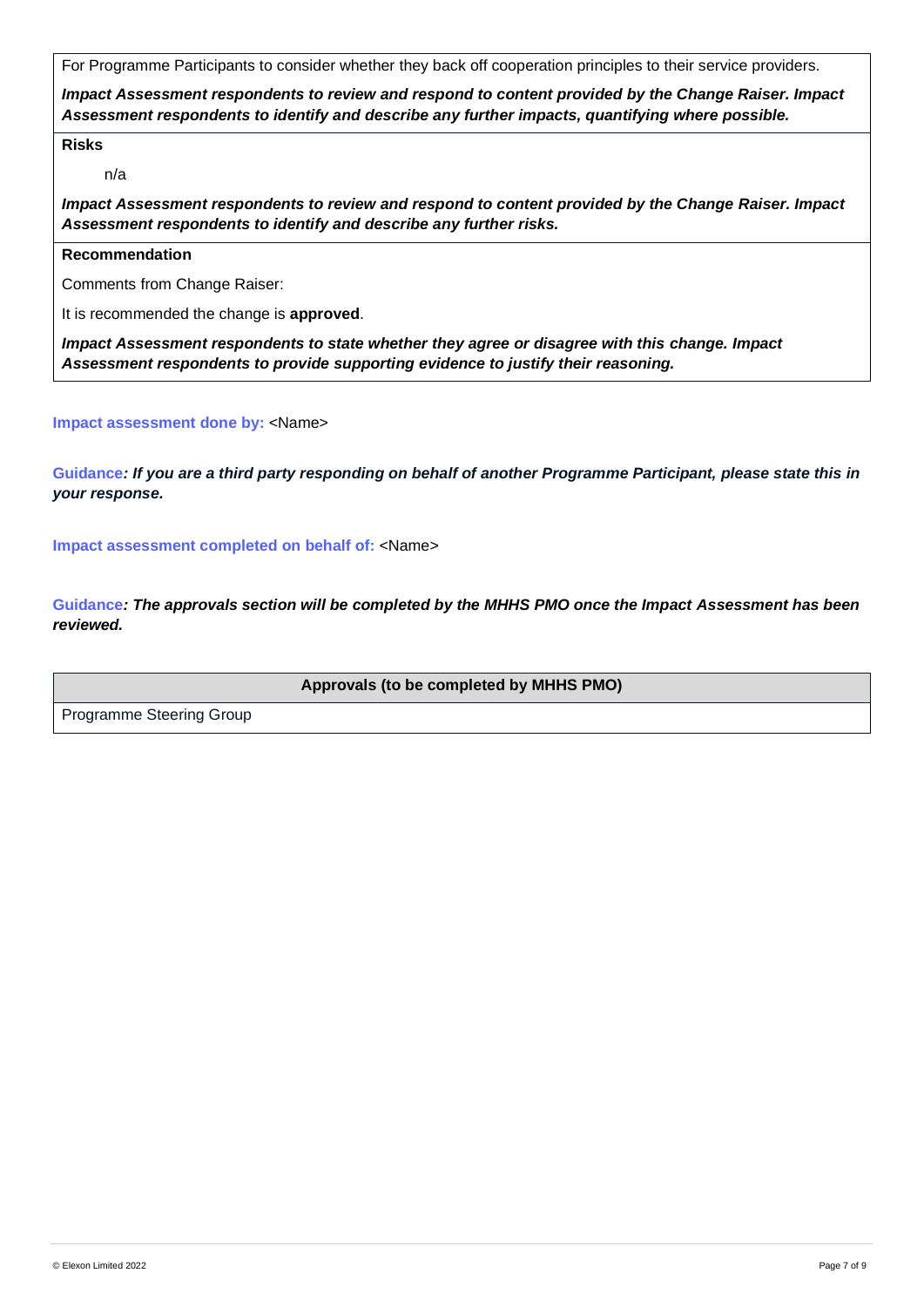# **Part D – Change decision**

# **Guidance** - *This section will be completed by the MHHS PMO following the review of the impact assessment and decision reached by the SRO.*

| <b>Part D - Change decision</b> |                                                                        |      |                                       |
|---------------------------------|------------------------------------------------------------------------|------|---------------------------------------|
| Decision:                       | Change approved                                                        | Date | 04 May 2022                           |
| Approvers:                      | MHHS Programme Steering Group                                          |      |                                       |
| Change Owner:                   | Jason Brogden                                                          |      |                                       |
| Action:                         | A1. Principles to be reflected in MHHS Programme Governance Framework. |      |                                       |
| <b>Changed Items</b>            | <b>Pre-change version</b><br><b>Revised version</b>                    |      |                                       |
| A1                              | MHHS Governance Framework v2.4                                         |      | <b>MHHS Governance Framework v2.5</b> |